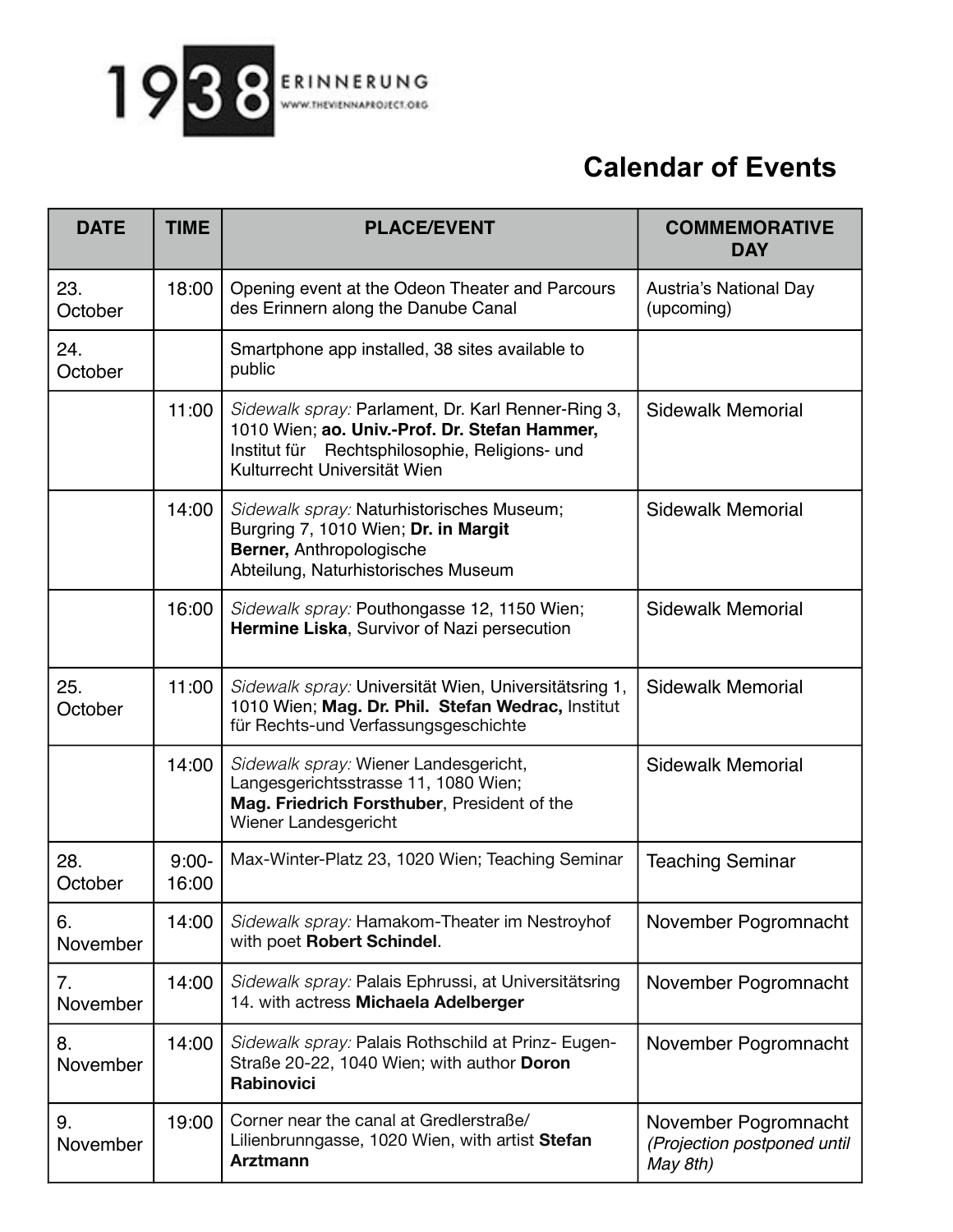| <b>DATE</b>     | <b>TIME</b>          | <b>PLACE/EVENT</b>                                                                                                                                                                                                                             | <b>COMMEMORATIVE</b><br><b>DAY</b>                                                  |
|-----------------|----------------------|------------------------------------------------------------------------------------------------------------------------------------------------------------------------------------------------------------------------------------------------|-------------------------------------------------------------------------------------|
| 13.<br>November | 11:00                | Sidewalk spray: Barankapark, Hellerwiese<br>Belgradplatz, 1100 Wien, with journalist<br>Gilda Horvath, and historian Dr. Jérôme<br><b>Segal</b>                                                                                                | <b>Sidewalk Memorial</b>                                                            |
| 13.<br>November | 14:00                | Sidewalk spray: Gedenkstätte Steinhof/<br>Otto-Wagner-Spital, Baumgartner Höhe<br>1, 1140 Wien. with survivor Friedrich<br><b>Zawrel</b>                                                                                                       | <b>Sidewalk Memorial</b>                                                            |
| 25.<br>November | 16<br>days           | <b>Online Exhibition: International Facebook</b><br>Photo Installation: "Hair-Code" curated by<br><b>Ildiko Meny</b>                                                                                                                           | International Day for the<br><b>Elimination of Violence</b><br><b>Against Women</b> |
| 10.<br>December | 14:00                | Performance: Universität Wien,<br>Universitätsring 1, 1010 Wien; "Move The<br>World" performance                                                                                                                                               | Human Rights Day                                                                    |
| 2.<br>January   | 17:00                | Performance: with Ildiko Meny<br>Hamakom-Theater im Nestroyhof at<br>memory space                                                                                                                                                              | <b>Silent Witness Vigil</b>                                                         |
| 27.<br>January  | 12:00                | Performance: "Erasure" with artist Karen<br>Frostig; Universität Wien (inside foyer)<br>Universitätsring 1, 1010 Wien                                                                                                                          | <b>Holocaust Memorial</b><br>Day                                                    |
| 27.<br>January  | 15:00<br>to<br>17:00 | Performance: "Vergessen I Erinnern" Prof.<br>Ferdinand Schmatz, Prof. Dr. Esther<br>Dischereit, and poetry performance with<br><b>Zsuzsanna Balla</b><br>www.ballazsuzsanna.com Palais<br>Rothschild/Prinz-Eugenstrasse 20-22;<br>inside foyer | <b>Holocaust Memorial</b><br>Day                                                    |
| 27.<br>January  | 19:00                | <b>Presentation: Artist Conversation with</b><br><b>Edmund de Waal, Kunsthistorisches</b><br>Museum Wien, Cupola Hall, Maria-<br>Theresien-Platz, 1010 Vienna                                                                                  |                                                                                     |
| 6.<br>February  | 16:00                | Performance: (site TBC)                                                                                                                                                                                                                        | <b>Silent Witness Vigil</b>                                                         |
| 6.<br>March     | 16:00                | Performance:<br>- Friedhof Seagasse/Seegasse 9<br>- Aspangbahnhof<br>- Ehemaliger Nordbahnhof                                                                                                                                                  | <b>Silent Witness Vigil</b>                                                         |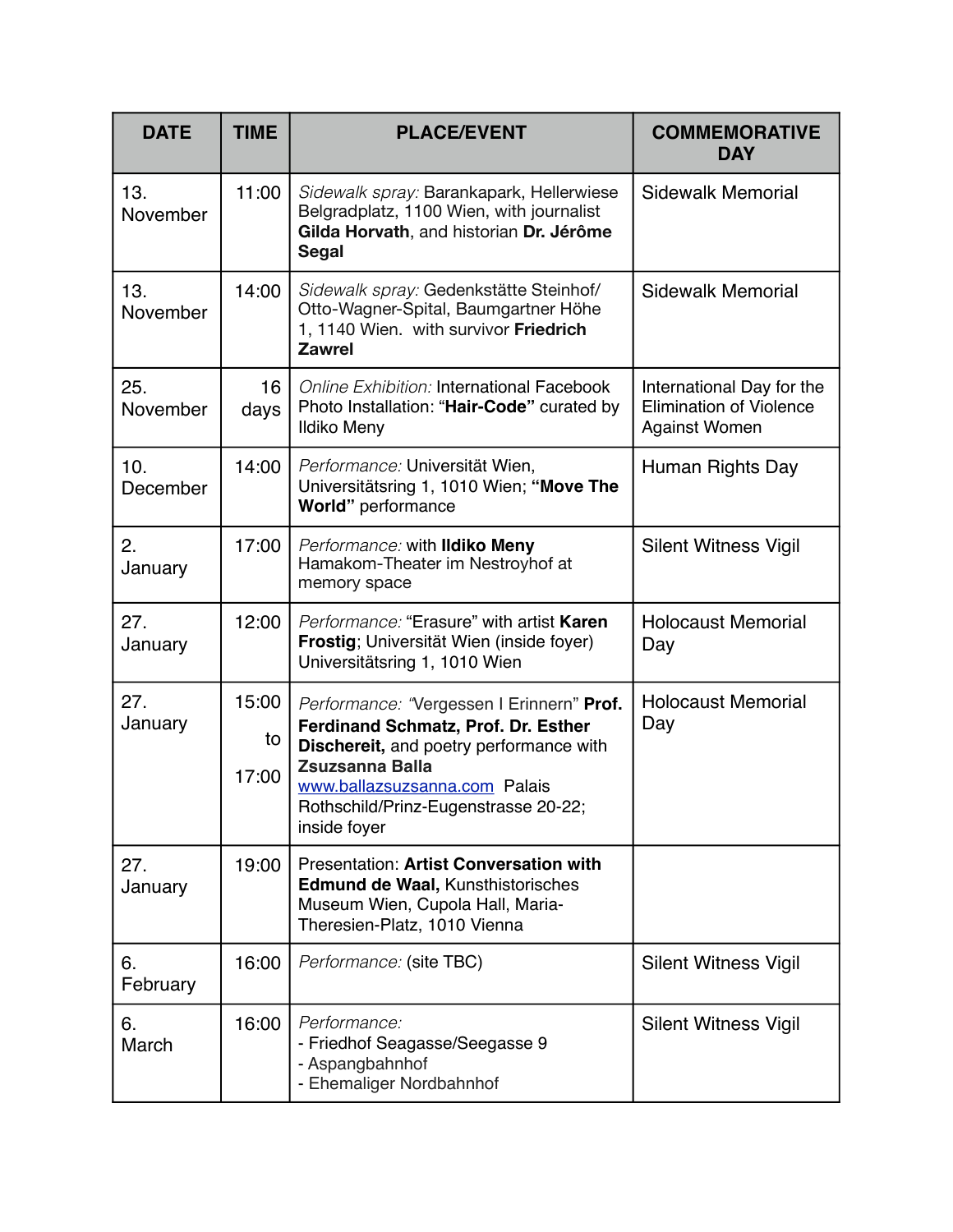| <b>DATE</b>                           | <b>TIME</b> | <b>PLACE/EVENT</b>                                                                                                                                                                                         | <b>COMMEMORATIVE</b><br><b>DAY</b> |
|---------------------------------------|-------------|------------------------------------------------------------------------------------------------------------------------------------------------------------------------------------------------------------|------------------------------------|
| 7 <sub>1</sub><br>March               | 15:00       | Performance: "Plant a Pansy" with<br>Johanna Maria Taufner and Ildiko Meny;<br>with Andreas Brunner at Resselpark.<br>Meeting point is metro Entrance Technical<br>University.                             | Remembrance of<br>Homophobia       |
| 21.<br>March<br>Postponed<br>to 8.May | 14:00       | Performance: 'Move the World";<br>Naturhistorisches Museum; Burgring 7,<br><b>1010 Wien</b>                                                                                                                | <b>World Against Racism</b><br>Day |
| 1.<br>April                           |             | <b>Guided Tour with Kate Melchior-</b><br>"Highlights of the Ringstrasse Revisited."<br>Registration on RSVP form<br>Meeting place: in front of the Wien<br>Museum in Resselpark                           | Interim Programming                |
| 3.<br>April                           | 9:00        | Performance: Community groups invited to<br>find a memory space in your community to<br>occupy for one hour. Please forward<br>documentation photos to<br>ildiko@theviennaproject.org for blog<br>posting. | <b>Silent Witness Vigil</b>        |
| 5.<br>April                           | 13:00       | <b>Guided Tour with Kate Melchior</b><br>- Political Systems: National Socialism in<br>Vienna. Registration on RSVP form<br>Meeting place: in front of the Russian<br>Monument in Schwarzenbergplatz       | Interim Programming                |
| 7.<br>April                           | 15:00       | <b>Guided Tour with Kate Melchior-</b><br>"Highlights of the Ringstrasse Revisited."<br>Registration on RSVP form<br>Meeting place: in front of the Wien<br>Museum in Resselpark                           | Interim Programming                |
| 8.<br>April                           | 19:00       | Performance: Silent Witness Vigil with<br>Johanna Taufner, Romaplatz, am<br>Bruckhaufen, 1210 Wien                                                                                                         | <b>International Romani</b><br>Day |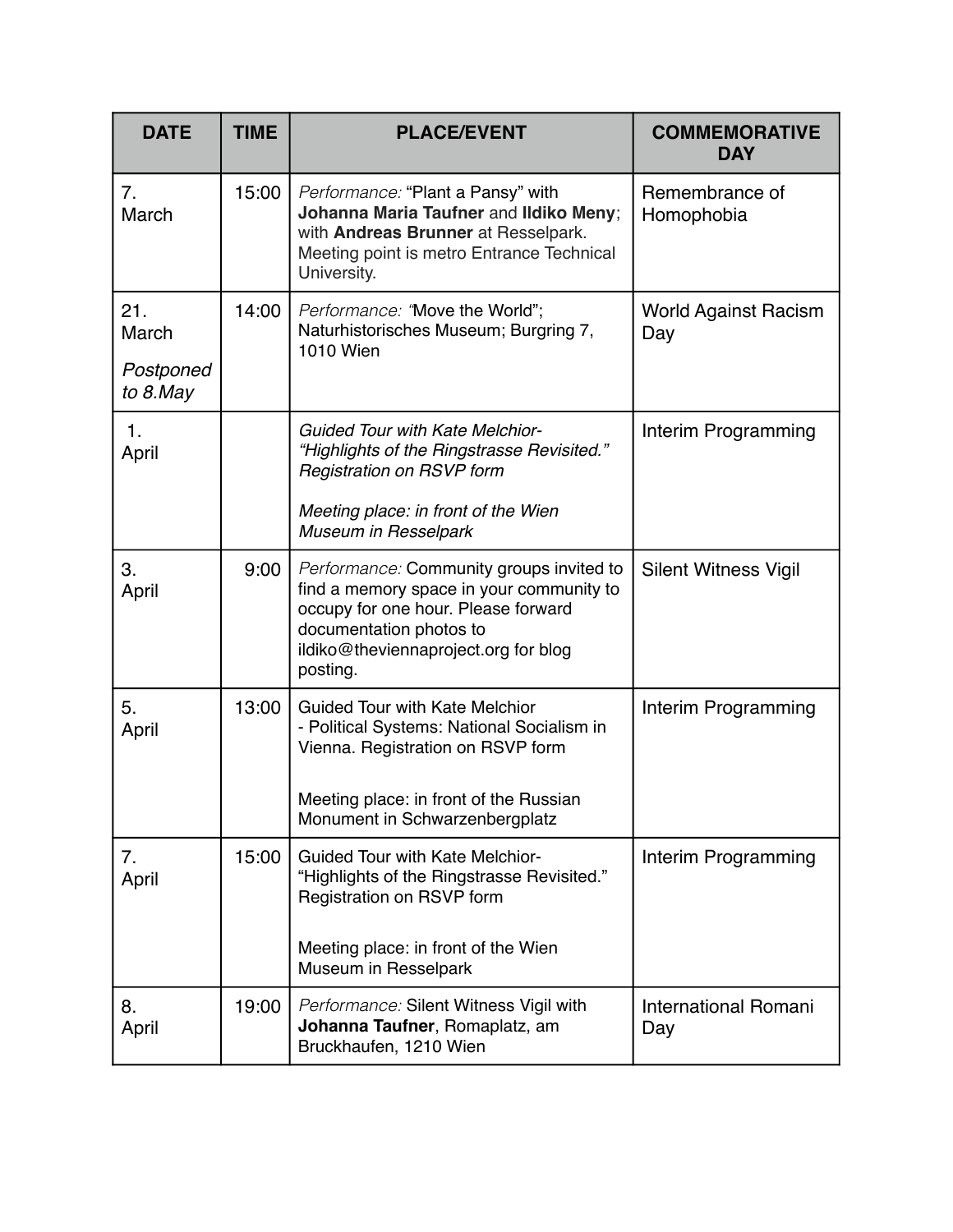| <b>DATE</b>       | <b>TIME</b>          | <b>PLACE/EVENT</b>                                                                                                                                                                                                                                                                                                                    | <b>COMMEMORATIVE</b><br><b>DAY</b>                  |
|-------------------|----------------------|---------------------------------------------------------------------------------------------------------------------------------------------------------------------------------------------------------------------------------------------------------------------------------------------------------------------------------------|-----------------------------------------------------|
| 11 & 25.<br>April | 15:00<br>to<br>17:00 | Performance: Artist Phillip Reichel<br>presents "Grandfather Interrogations" open<br>reading and discussion im DÖW-<br>Gedenkraum, Salztorgasse 6 (back<br>entrance of the former Gestapo<br>headquarter).                                                                                                                            | Interim Programming                                 |
| 25.<br>April      | 12:00                | <b>Guided Tour with Kate Melchior</b><br>- "Jewish Neighborhoods". Registration on<br><b>RSVP</b> form<br>Meeting place: in front of the Nestroyhof<br>Theater at Nestroyplatz 1, 1020                                                                                                                                                | Interim Programming                                 |
| 27.April          | 13:00                | Guided Tour with Kate Melchior<br>- Political Systems: National Socialism in<br>Vienna. Registration on RSVP form<br>Meeting place: in front of the Russian<br>Monument in Schwarzenbergplatz                                                                                                                                         | Interim Programming                                 |
| 29.<br>April      | 20:00<br>to<br>21:30 | Film "City without Jews" Film (1924);<br>Venue: Jewish Museum Wien. Silent<br>movie with live music by Hannes Löschl.<br>Participants: Günter Krenn (Austrian Film<br>Archive), Georg Traska (The Vienna<br>Project), and Jerome Segal (The Vienna<br>Project). Program developed in partnership<br>with Prague Multicultural Center. | Interim Programming                                 |
| 1.<br>May         | 11:00                | Guided Tour with Kate Melchior<br>- "Jewish Neighborhoods". Registration on<br><b>RSVP</b> form<br>Meeting place: in front of the Nestroyhof                                                                                                                                                                                          | Interim Programming                                 |
|                   |                      | Theater at Nestroyplatz 1, 1020                                                                                                                                                                                                                                                                                                       |                                                     |
| 6.<br>May         | 14:00<br>to<br>16:00 | Performance: Preview of "Read-a-Thon,"<br>Scheduled for October, reading archival<br>letters at two sites: The University of<br>Vienna at 14:00 and Hamakom Theater at<br>15:00.                                                                                                                                                      | Austria's Annual day<br>of Remembrance<br>(May 5th) |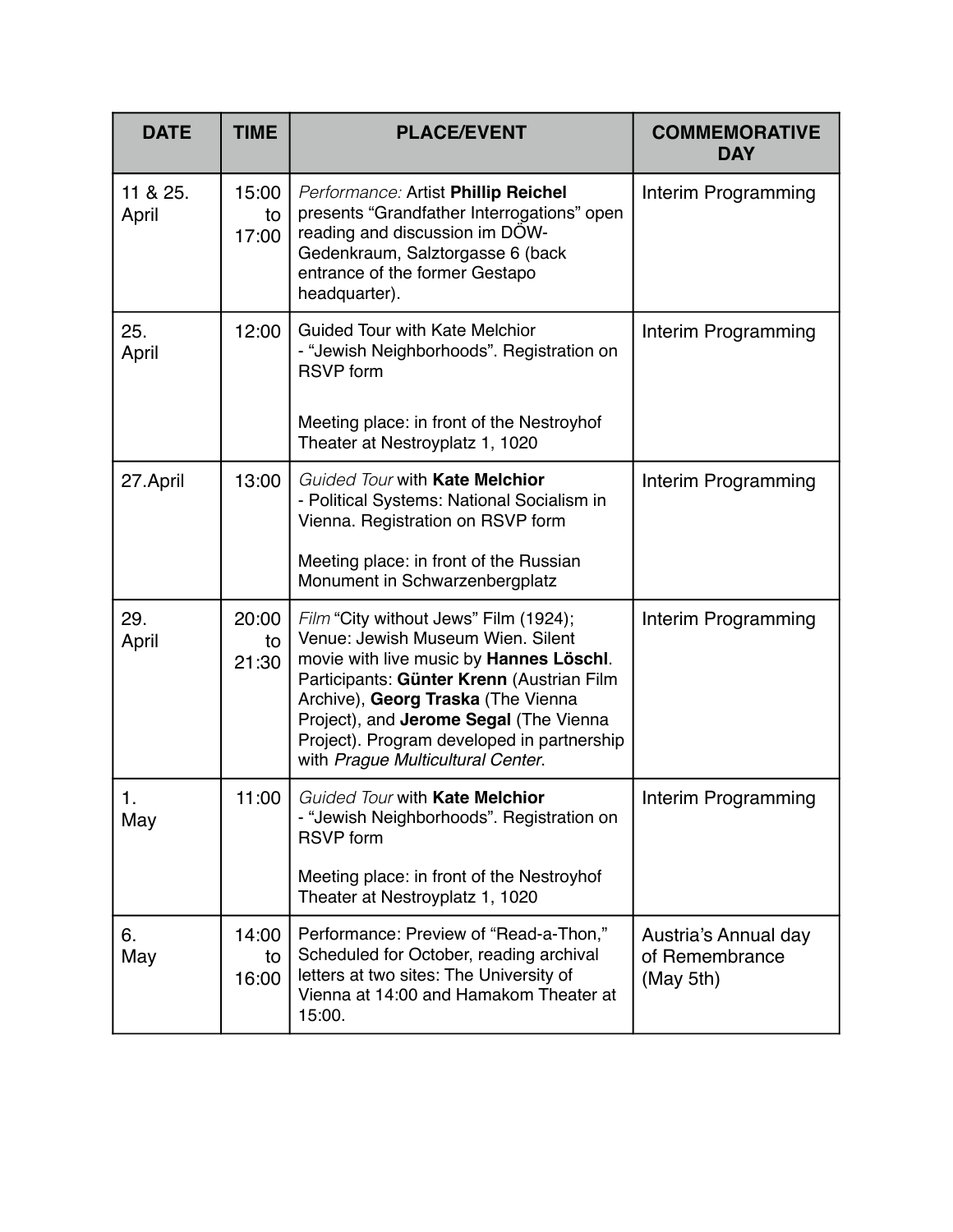| <b>DATE</b> | <b>TIME</b> | <b>PLACE/EVENT</b>                                                                                                                                                                                                                  | <b>COMMEMORATIVE</b><br><b>DAY</b> |
|-------------|-------------|-------------------------------------------------------------------------------------------------------------------------------------------------------------------------------------------------------------------------------------|------------------------------------|
| 7.<br>May   | 17:30       | Guided Tour with Kate Melchior<br>- Highlights of the Ringstrasse<br>Revisited<br>Meeting place: in front of the Wien<br>Museum in Resselpark                                                                                       | Interim Programming                |
| 8.<br>May   | 16:00       | Guided Tour with Peter Miczoch and<br>Walter Juraschek, "Destroyed Jewish<br>Culture in the Second District" in<br>partnership with Gebietsbetreuung.<br>Starting point: 2., Tempelgasse 5                                          | Interim Programming                |
| 8.<br>May   | 16:00       | Performance: "Move the World";<br>Naturhistorisches Museum; Burgring 7,<br>1010 Wien; with Nathalie Sandoval<br>teaching "hubdance"<br>http://movvethisowrld.org/                                                                   | Victory-Day in Europe<br>(1945)    |
| 8.<br>May   | 19:30       | Open Air Concert: Annual "Fest der<br>Freude" on the Heldenplatz with Wiener<br>Symphoniker, sponsored by the City of<br>Vienna's Department for Cultural Affairs in<br>partnership with the Mauthausen Komitee<br>Österreich (MKÖ) | Victory-Day in Europe<br>(1945)    |
|             |             | *For more info, go to http://www.mkoe.at                                                                                                                                                                                            |                                    |
| 9.<br>May   | 12:00       | Guided Tour with Kate Melchior<br>- "Jewish Neighborhoods". Registration on<br><b>RSVP</b> form<br>Meeting place: in front of the Nestroyhof                                                                                        | Interim Programming                |
|             |             | Theater at Nestroyplatz 1, 1020                                                                                                                                                                                                     |                                    |
| 19.<br>May  | 17:30       | Guided Tour with Kate Melchior<br>- Political Systems: National Socialism in<br>Vienna. Registration on RSVP form                                                                                                                   | interim                            |
|             |             | Meeting place: in front of the Russian<br>Monument                                                                                                                                                                                  |                                    |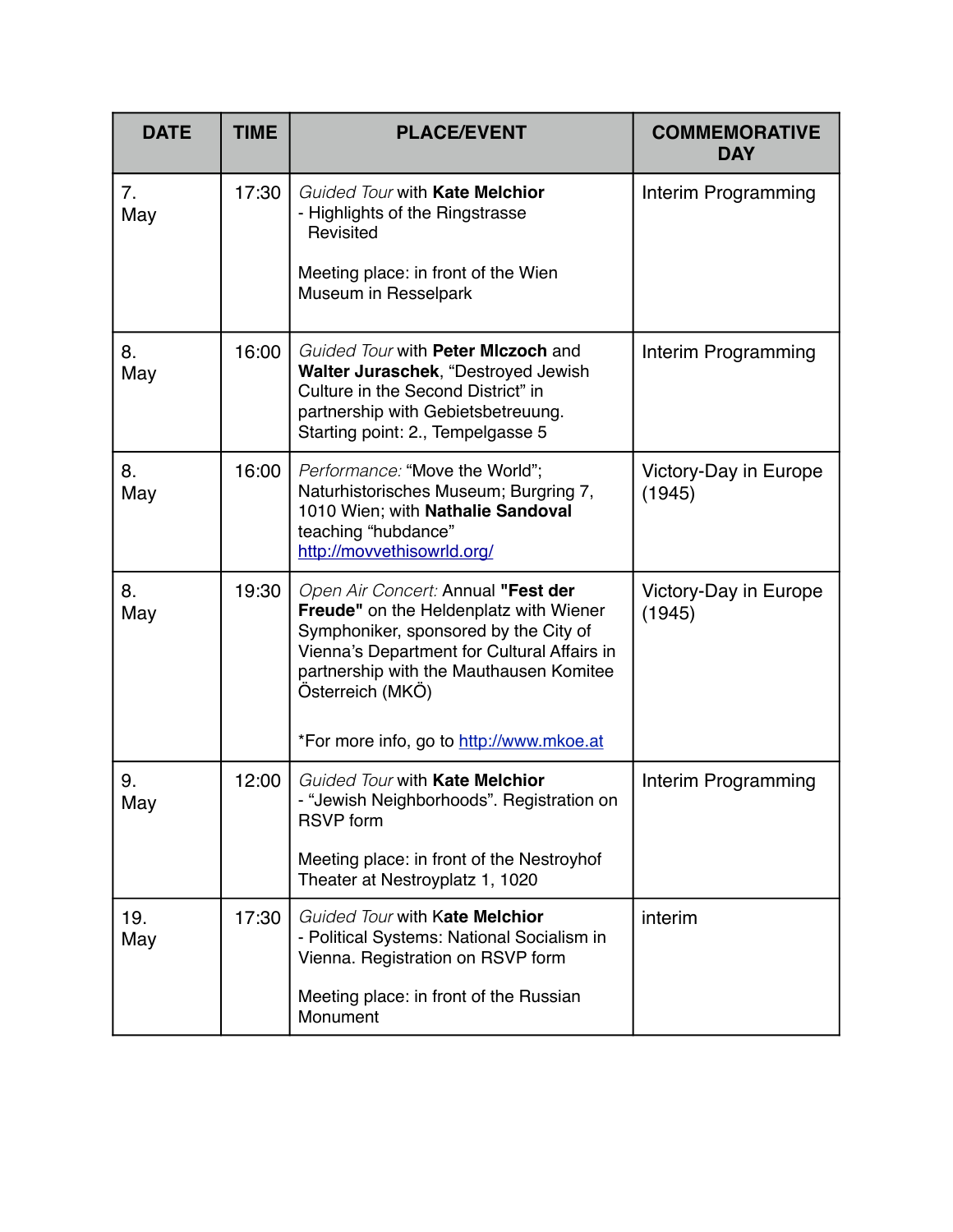| <b>DATE</b>    | <b>TIME</b>          | <b>PLACE/EVENT</b>                                                                                                                                                                                                                                                                                                                                                                                                                                                                                                      | <b>COMMEMORATIVE</b><br><b>DAY</b> |
|----------------|----------------------|-------------------------------------------------------------------------------------------------------------------------------------------------------------------------------------------------------------------------------------------------------------------------------------------------------------------------------------------------------------------------------------------------------------------------------------------------------------------------------------------------------------------------|------------------------------------|
| 26.<br>May     | 18:00                | Performance: "Memory Games", a zine<br>and presentation with artist Nina Prader;<br>in courtyard of ESRA, Tempelgasse 5,<br>1020 Wien: held in conjunction with "Paths<br>of Remembrance" by ESRA                                                                                                                                                                                                                                                                                                                       | Interim Programming                |
| 27.<br>August  | 18:30<br>to<br>21:00 | Performance: "Well of Remembrance".<br>With Israeli artist Ossi Yalon; at Denkmal<br>Marpe Lanefesh, Hof 6 at the University of<br>Vienna.                                                                                                                                                                                                                                                                                                                                                                              | Interim Programming                |
| 17.<br>October | 9:00<br>to<br>10:00  | Performance: Reading Marathon of<br>archival letters at 27 sites in multiple<br>districts. 17 schools participated in addition<br>to visitors and children of emigres. For a<br>listing ot the sites, go to<br>http://theviennaproject.org/reading-letters/                                                                                                                                                                                                                                                             | <b>Closing Ceremony</b>            |
| 18.<br>October | 2:00                 | Outdoor Seminar with Dr. Jerome Segal -<br>"Highlights of the Ringstrasse Revisited."                                                                                                                                                                                                                                                                                                                                                                                                                                   | <b>Closing Ceremoy</b>             |
|                |                      | Meeting place: in front of the Wien<br>Museum in Resselpark                                                                                                                                                                                                                                                                                                                                                                                                                                                             |                                    |
| 18.<br>October | 19:30                | Closing Ceremony: Österreichische<br>Nationalbibliothek/Austrian National<br>Library at Hofburg Palace with Dr.<br>Johanna Rachinger, General Director of<br>the Austrian National Library, Margit<br>Fisher featured speaker, and other<br>leaders; artist Nikolaus Gansterer, author<br>Doron Rabinovici, historians Oliver<br>Rathkolb and Gerald Bast, and music by<br>Dieter Flury, Matthias Schorn, Clemens<br>Horak, and Benedikt Dinkhauser from<br>the Vienna Philharmoniker. Moderation by<br>Rubina Möhring. | <b>Closing Ceremony</b>            |
| 18.<br>October | 21:00<br>to<br>24:00 | Naming Memorial: Projections at<br>Josefsplatz, Artistic director Karen Frostig<br>with video artist Elisabeth Wildling, and<br>technology specialist Georg Reisch in<br>cooperation with Pani Projection and<br><b>Lighting Vertriebs GmbH</b>                                                                                                                                                                                                                                                                         | <b>Naming Memorial</b>             |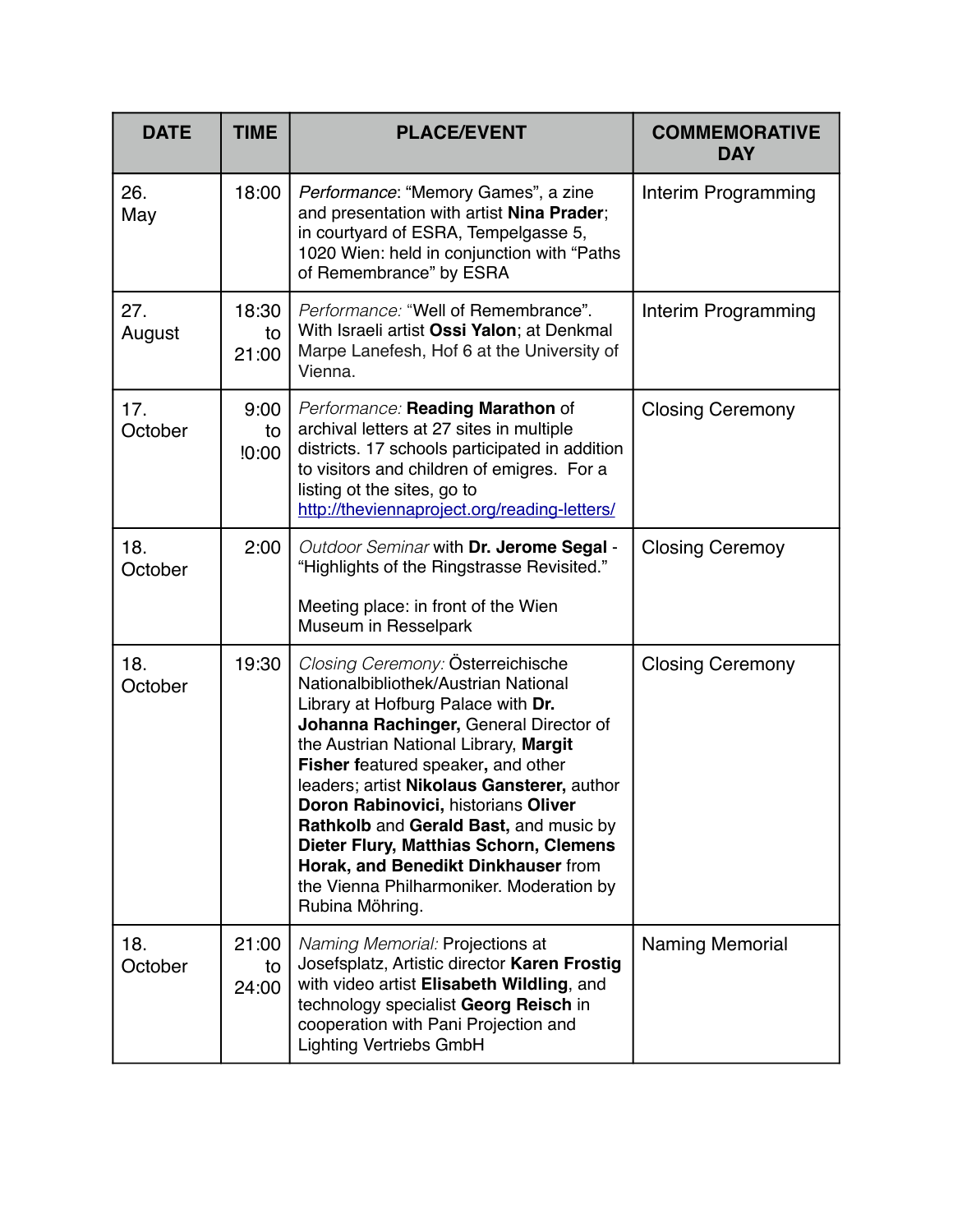| <b>DATE</b>    | <b>TIME</b>          | <b>PLACE/EVENT</b>                                                                                                                                                                                                                                                                                                 | <b>COMMEMORATIVE</b><br><b>DAY</b> |
|----------------|----------------------|--------------------------------------------------------------------------------------------------------------------------------------------------------------------------------------------------------------------------------------------------------------------------------------------------------------------|------------------------------------|
| 18.<br>October | 21:30<br>to<br>22:30 | Briefe Lesen: Letters written by murdered<br>Austrian victims, persecuted under<br>National Socialism will be read as a public<br>reading at Josefsplatz. Readers: Philipp<br>Reichel, Historiker und Schauspieler und<br>Maxi Neuwirth, Sängerin und<br>Schauspielerin im Musiktheater.                           | <b>Closing Ceremony</b>            |
| 18.<br>October | 19:30<br>to<br>24:00 | "Oral History" Interviews with Dr. Georg<br>Traska and Dr. Jerome Segal.                                                                                                                                                                                                                                           | <b>Closing Ceremony</b>            |
| 18.<br>October | 19:30<br>to<br>24:00 | Video Installations: "Worte" by Daniel<br>Niemand, and "What we Remember" by<br>Stefan Arztmann, Transmedia graduate<br>students (2013) at the University of Applied<br>Arts                                                                                                                                       | <b>Closing Ceremony</b>            |
| 19.<br>October | 14:00                | Program: Slot 23 of Part 9B "The Path of<br>Remembrance" opened by the<br>Leopoldstadt" hosted by Grätzelzentrum<br>2., Max-Winter Platz 23: Music "Trio<br>Avanim" - Daliah Hindler, Karin Waniek,<br>Christoph Kögler                                                                                            | Post-closing                       |
| 3.<br>November | 19:00                | Opening for the "Memory Map" with Panel<br>Presentation: The Vienna Project's<br>"Memory Map" with artist Nikolaus<br>Gansterer; TVP Director, Karen Frostig;<br>Director of Jewish Museum, Danielle<br>Spera; and chief curator of the Jewish<br>Museum, Werner Hanak, to be held at the<br>Jewish Museum Vienna. | Post-closing                       |
| Fall<br>2015   |                      | Academic Symposium: "The Vienna<br>Project: Challenges of Representation<br>Regarding Multiple Victim Groups," in<br>partnership with the Wien Museum and the<br>Wiesenthal Institute (TBC)                                                                                                                        | Post-project                       |
| Spring<br>2016 |                      | Academic Symposium: "Using Technology<br>to Sponsor New Methodologies of<br>Remembrance" in partnership with the<br>Austrian Cultural Forum in NYC (TBC)                                                                                                                                                           | Post-project                       |